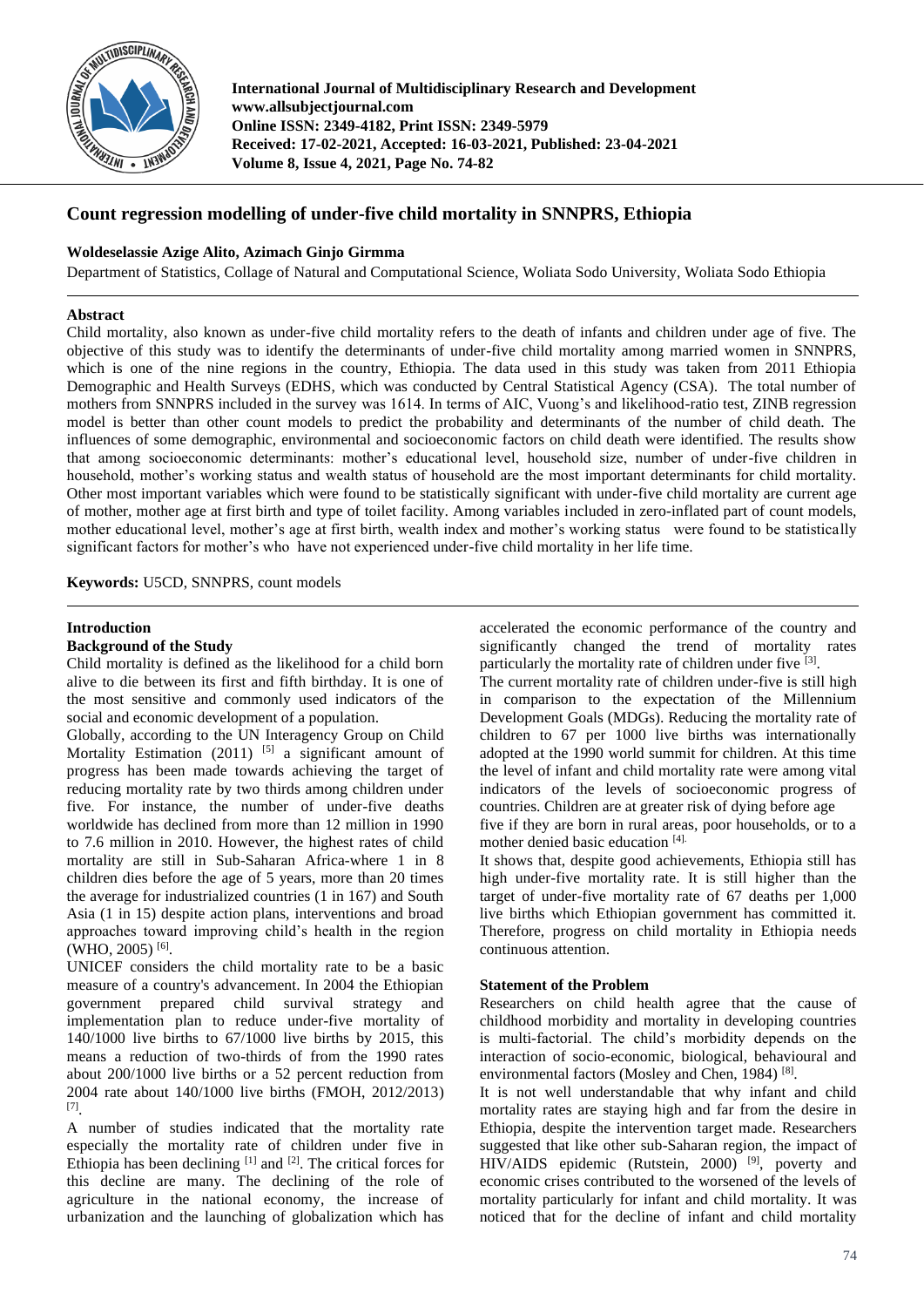achievement was through the intervention of disease oriented program, in recent decades the awareness of maternal, environmental, behavioural and socioeconomic factors were increased and recognized as additional important factors of infant and child mortality. At the same time the level of infant and child mortality rate are among a vital indicators used as a measurement for socio-economic progress of the country.

This study examined the causes for the increase of infant and child mortality and identified the most important factors associated with it.

## **Objectives of the study**

## **General objective**

The main objective of the study was to identify the determinants of under-five child death per married woman in SNNPRS using count regression models.

#### **Specific objectives**

- 1. To check whether the data contains over-dispersed and zero-inflated cases.
- 2. To assess the factors those which are statistically significant effect with under-five child mortality in SNNPRS.
- 3. To identify the best count regression models for prediction of under-five child death.

## **Data source and methodology Data sources**

The data for this study were obtained from the 2011 Ethiopia Demographic and Health survey (EDHS) conducted in Ethiopia as part of the worldwide demographic and health survey project. The survey collected Demographic and health information from a nationally representative sample of women in the reproductive age group 15-49. The survey was conducted by the Central Statistical Authority (CSA). The survey included 1614 women from SNNPRS, and the total 1129 children had been died.

#### **Study area**

The SNNPR is one of the nine regions in Ethiopia and located in the south western part of Ethiopia and shares boundaries with Kenya to the south and Sudan to the west and southwest, the regional state of Gambella Peoples' in the North west, and the regional State of Oromiya in the North and East. The area covers 110 931.9 square kilometres, which is 10% of the area of the country (SNNPR 2010). The region has 13 zones, subdivided into 126 woredas (districts), which are further divided into 3 714 rural and 238 urban sub-woredas.

## **Variables included in the study Dependent variable**

The response variable of this study,  $y_j$ , was a count, which gives the number of deaths of children aged under five years

that each mother had experienced in her lifetime. Thus,  $y_j$ takes on values,  $y_j = 0, 1, 2, \dots$ , where j denotes the individual mother.

### **Independent variables**

The most important socio-economic, environmental and

demographic factors that determined the number of underfive child mortality were included in this study. These factors include: marital status, birth order of the child, preceding birth interval, maternal educational level, household size, place of residence and sex of the child, age of the mother at first birth, number of children born to a mother, religion, source of drinking water, access to sanitation facilities, quality of water, and access to radio, maternal health, duration of breast feeding and household income. This study focused on how these factors effect on under-five child mortality.

## **Children ever born and child deaths**

For this study the individual women who had at least one child by the time of a census was included. Since we focused on mothers to evaluate child mortality, the exposure variable is the total number of children ever born by individual mothers

Child death counts for individual mothers were employed as the dependent variable. To manage the effects of fertility (children ever born), this factor is included as control variable.

| Table 1: Description of socio-economic, environmental and   |
|-------------------------------------------------------------|
| demographic variables related to under-five child mortality |

| <b>Variables</b>                          | <b>Categories</b>         |  |  |  |
|-------------------------------------------|---------------------------|--|--|--|
|                                           | $0 = No$ education        |  |  |  |
|                                           | 1=Primary education       |  |  |  |
| Highest educational level (EDULEV)        | 2=Secondary education     |  |  |  |
|                                           | $1 = Yes$                 |  |  |  |
| Toilet facility                           | $0 = no$                  |  |  |  |
| Respondent current working status         | $0=No$                    |  |  |  |
| (RESWORK)                                 | $1 = Yes$                 |  |  |  |
|                                           | $0 =$ Poor                |  |  |  |
| Wealth index (WEALTHIN)                   | $1 =$ Medium              |  |  |  |
|                                           | $2 =$ Rich                |  |  |  |
| Type of place of residence                | $0=U$ rban                |  |  |  |
| (RESIDENCE)                               | $1 =$ Rural               |  |  |  |
|                                           | $0=$ Less than 20         |  |  |  |
| Mother age at first birth                 | $1=20$ and above          |  |  |  |
|                                           | $0=$ Less than 25         |  |  |  |
| Current age of mother in years<br>(AGE5G) | $1 = 25 - 34$             |  |  |  |
|                                           | $2=35-49$                 |  |  |  |
|                                           | $0=$ Less than 6          |  |  |  |
| Number of household members               | $1=6-9$                   |  |  |  |
|                                           | $2=10$ and above          |  |  |  |
| Number of 5 and under five child in       | $0=$ Less Than Three      |  |  |  |
| household (NU5CH)                         | 1=Three And Above         |  |  |  |
|                                           | $0=$ Others (divorced and |  |  |  |
| Current marital status (MARITAL)          | widowed)                  |  |  |  |
|                                           | 1=Married                 |  |  |  |
|                                           | $0=Christian$             |  |  |  |
| Lo Religion (RELIGION)                    | $1 =$ Muslim              |  |  |  |
|                                           | $2 = Others$              |  |  |  |

### **Generalized Linear Models**

Generalized Linear Models (GLM) was first introduced by Nelder and Wedderburn (1972)<sup>[10]</sup>. They provided a unified framework to study various regression models, rather than a separate study for each individual regression model. Generalized linear models are extensions of classical linear models.

#### **Statistical Models**

In this section, detail description of some count regression models; mainly, Poisson, negative binomial, zero-inflated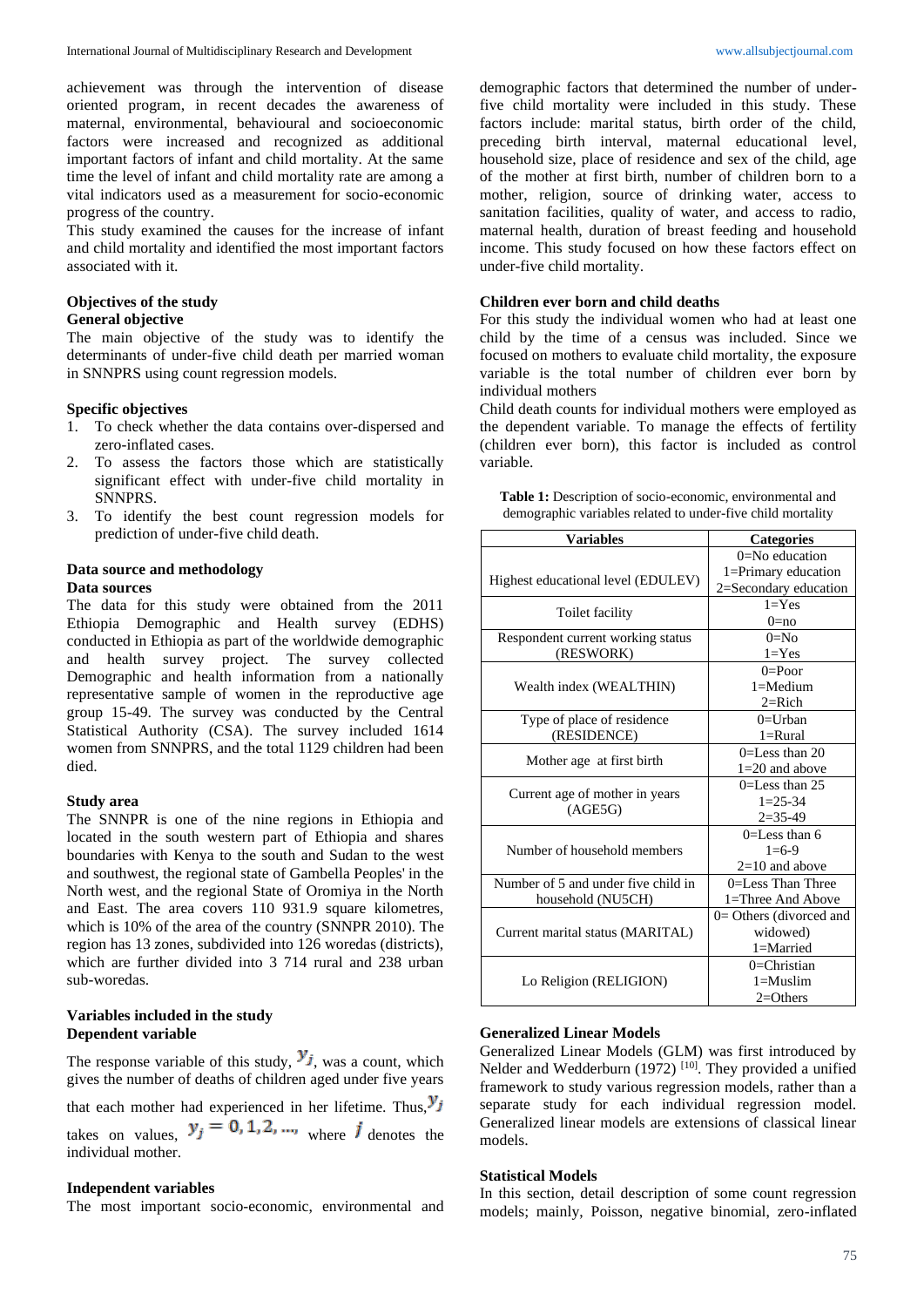Poisson and zero-inflated negative binomial regression models to fit under-five child death per married women will be defined.

#### **Poisson Regression Model**

Poisson regression analysis is a technique which allows for modelling dependent variables that describe count data (Cameron et al., 1998) [11] .

Let  $y_1, y_2, ..., y_n$  be random variables with  $y_i$  denoting the number of U5CD from the *i*<sup>th</sup> mother. Assume that a discrete random variable  $\mathcal Y$  follows a Poisson distribution with intensity or rate parameter  $\mu$ ,  $\mu > 0$ , then its density function i

s given as follows:

$$
P(Y = y) = \frac{e^{-\mu} \mu^{y}}{y!}, \quad y = 0, 1, 2 ...
$$

Where  $\mu = E[y]$ , the expected value of **y** equals the variance  $V(y) = \mu$ . Equality of the mean with the variance is the equidispersion property of the Poisson regression model. To proceed, we assume that for each individual mother, the probability of her children dying depends on the number of children exposed to the risk of mortality, hence children ever born. This then allows us to control the number of children exposed to the risk for a given woman, which we call an offset.

An offset term enters into count models as the natural logarithm of the variable which expresses the different exposure duration or times for each observation corresponding to the dependent variable in a count model. In this study, therefore, the logarithm of total number of children ever born to a mother is introduced in the regression model as an offset variable.

Consider  $k$  explanatory variables such as  $x_1, x_2, ..., x_k$ , then the expected value of  $y_i$  can be written as:  $E(y_i) = N_i exp(\beta_0 + \sum_{j=1}^{k} \beta_j x_{ij})$  Taking natural logarithms, this is equivalent to:

$$
\log(\mu) = \log(N_i) + \beta_0 + \sum_{j=1}^{k} \beta_j x_{ij}
$$

Where  $\beta$  is a  $k+1$  dimensional parameter vector affecting under-five child mortality and  $\exp(\beta_0 + \sum_{j=1}^k \beta_j x_{ij})$  is the level and risk of the  $\iota$ <sup>th</sup> mother.

Let  $x$  be a  $n \times (k + 1)$  matrix of explanatory variables. The relationship between  $y_i$  and  $\overrightarrow{i}$  row vector of  $x_i$ ,  $x_i$ , linked by  $\mathbf{g}(\mu_i)$  is given by:

 $log(\mu_i) = x'_i \beta$ , where  $\mu_i = exp(x'_i \beta)$ ;  $i = 1, 2, ..., n$ With this equation, the Poisson model assumes that the mean and the variance of the outcome variable are equal. This is called equidispersion.

#### **Negative Binomial Regression Model**

The Negative Binomial (NB) regression model is an extension of the Poisson regression model that allows for an over-dispersion parameter. The negative binomial distribution is a mixture of Poisson distributions which allows the Poisson mean  $\mu$  to be distributed as Gamma distribution.

Negative binomial distribution is given by**:**

$$
P(Y_i = y_i / x_i) = \frac{\Gamma(\Theta + y_i)}{\Gamma(y_i + 1)\Gamma(\Theta)} \left[\frac{\mu_i}{\mu_i + \Theta}\right]^{y_i} \left[1 - \frac{\mu_i}{\mu_i + \Theta}\right]^{\Theta}
$$

Clearly, the negative binomial distribution approaches a Poisson distribution when  $\theta$  tends to  $\infty$  (no overdispersion).

#### **Zero-inflated Poisson Regression**

This model was first proposed by Lambert (1992)  $[12]$  with an application to defects in a manufacturing process. Zeroinflated Poisson regression is used to model count data that has an excess of zero counts. Further, theory suggests that the excess zeros are generated by a separate process from the count values and that the excess zeros can be modelled independently. Thus, the ZIP model has two parts, a Poisson count model and the logit model for predicting excess zeros. In Zero-inflated Poisson regression model, the response variables  $y = (y_1, y_2, ..., y_n)$  are independent distributed with probability  $\boldsymbol{P}$  the only possible observation is 0, and with probability,  $1 - P$ , a Poisson  $(\mu)$  random variable is observed in  $\mathcal{Y}$ . Thus, the occurrence of  $\mathcal{Y}_i$ follows the following distributions:

$$
P(Y_i = y_i) = \begin{cases} P_i + (1 - P_i)e^{-\mu_i}, & \text{when } y_i = 0\\ (1 - P_i)\frac{e^{-\lambda_i}\mu_i^{y_i}}{y_{ii}}; & \text{when } y_i = 1, 2, ... \end{cases}
$$

The mean and variance of ZIP distribution are given:

$$
E(y_i) = (1 - P_i)\lambda_i
$$
 and  $V(y_i) = \mu_i(1 - P_i)(1 + P_i\mu_i)$ 

Note that the ZIP distribution approaches to Poisson  $(\mu)$  as  $P \rightarrow 0$  The Poisson mean vector  $\mu = (\mu_1, \mu_2, ..., \mu_n)$ has the canonical link  $log(\mu)$  for a Poisson regression model which satisfies,

$$
log(\mu_i) = x'_i \beta, \Rightarrow \mu_i = exp(x'_i \beta), i = 1, 2, ..., n
$$

The canonical link function is also considered for the parameter vector  $P = P_1, P_2, ..., P_n$  in ZIP regression model. That is,

$$
\text{logit}(P_i) = \text{log}\left(\frac{P_i}{1 - P_i}\right) = \text{g}'_i\gamma \quad \Rightarrow P_i = \frac{e^{\text{g}_i/\gamma}}{1 + e^{\text{g}_i/\gamma}} \text{ and } 1 - P_i = \frac{1}{1 + e^{\text{g}_i/\gamma}}
$$

Here  $x_i$  and  $g_i$  are explanatory variables. The explanatory variable  $X_i$  is responsible for Poisson outcome variable in  $\mathbf{y}$  and the explanatory variable  $\mathbf{g}_i$  is responsible for excess zeros in **y**. Also  $x_i$  and  $g_i$  can be identical, or may have some common covariates depending on the types of the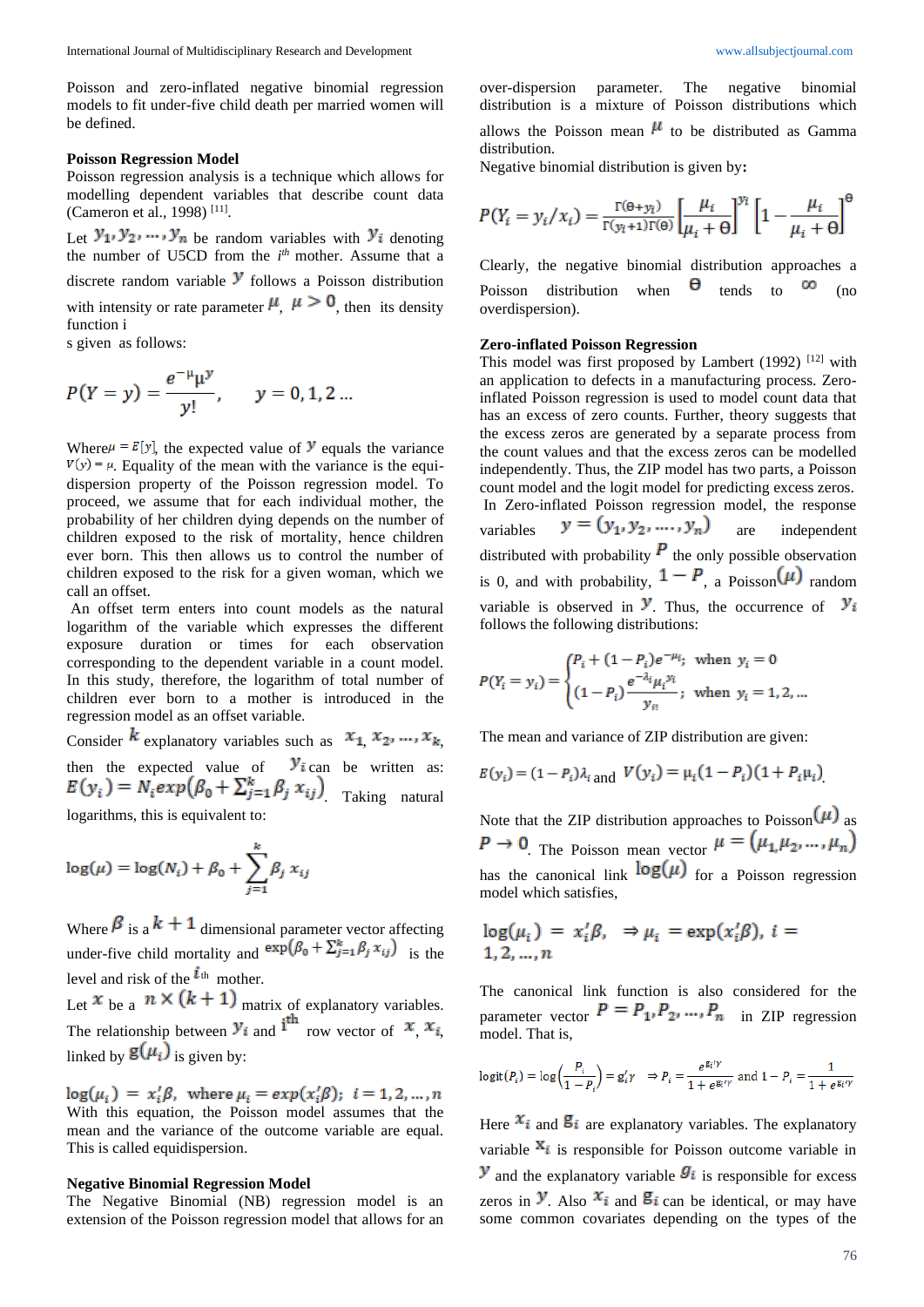#### study.

distribution.

### **Zero-inflated Negative Binomial Regression Model**

The Zero-inflated negative binomial distribution is a mixture distribution, similar to ZIP distribution, where the probability  $\bf{P}$  for excess zeros and with probability  $(1 - p)$ the rest of the counts followed negative binomial

The ZINB distribution is given by:

$$
P(Y_i = y_i) = \begin{cases} P_i + (1 - P_i) (1 + \frac{\mu_i}{\theta})^{-\theta}, & y_i = 0 \\ (1 - P_i) \frac{\Gamma(y_i + \theta)}{y_i! \Gamma(\theta)} (1 + \frac{\mu_i}{\theta})^{-\theta} (1 + \frac{\theta}{\mu_i})^{-y_i}, & y_i = 1, 2, ... \end{cases}
$$

The mean and variance of the ZINB distribution are  $E(Y) = (1 - P_i)\mu_i$  and  $V(Y) = (1 - P_i)\mu_i(1 - P_i\mu_i + \mu_i/\theta)$ , respectively. It is to be noted that this distribution approaches the ZIP distribution and the negative binomial distribution as  $\theta \rightarrow \infty$ and  $P_{i\rightarrow 0}$ , respectively. If both  $\frac{1}{\theta}$  and  $p \approx 0$  then ZINB distribution reduces to Poisson distribution.

The ZINB regression model relates  $P_i$  and  $\mu_i$  to covariate matrix  $x$  and  $y$  with regression parameters  $\beta$  and  $\gamma$ , respectively, as:

$$
\log(\mu_i) = x_i' \beta \text{ and } \logit(P_i) = \log\left(\frac{P_i}{1 - P_i}\right) = g_i' \gamma; \quad i = 1, 2, \dots, n
$$

### **Comparison of the count data Models**

There are many measures that can be used for estimating how well the model fits the data. After fitting Poisson regression, negative binomial regression, ZIP regression and ZINB regression model to the data, we can ask the question: what is the best model for the analysis? As a response, many tests are developed. They fall into three groups. First, there are statistics for indicating the likelihood level model, that is, how well the model maximizes the likelihood function. Among these statistics this study focused on the following tests.

#### **Likelihood-ratio test (LRT)**

The LR test is a measurement of the ratio between the likelihood under the null hypothesis and the likelihood without the null hypothesis. It is calculated as follows:

$$
LR = -2\log(L_{H_0}/L) = 2[(\log L) - \log(L_{H_0})]
$$

Thus, it is twice the difference between the log likelihood functions under the full model and reduced model. This statistic has a  $x^2$ -distribution with  $K-1$  degrees of freedom, where  $\overline{K}$  is number of parameters to be estimated (Oya, 1997).

To assess the model fitness and comparison, a likelihoodratio test can be used. In order to present the results from the ZIP and ZINB models on a convenient scale, we reported the incidence rate ratio (IRR) as the rate of change in the outcome or incidence.

### **Akaike Information Criterion**

The Akaike Information Criterion (AIC) is a way of selecting a model from a set of models. This measure also uses the log-likelihood, but add a penalizing term associated with the number of variables. It is well known that by

adding variables, one can improve the fit of models. Thus, the AIC tries to balance the goodness-of-fit versus the inclusion of variables in the model. It's based on information theory, but a heuristic way to think about it is as a criterion that seeks a model that has a good fit to the truth but few parameters. It is defined as:

$$
AIC = -2[\ln(\text{likelihood})] + 2k
$$

Where likelihood is the probability of the data given a model and  $\boldsymbol{k}$  is the number of unknown parameters in the model. Smaller values of  $AIC$  indicates a better fit.

#### **Bayes Information Criterion (BIC)**

Similar to the AIC, the Bayes information criteria also employs a penalty term associated with the number of parameters  $(K)$  and the sample size  $(n)$ . This measure is also known as the Schwarz Information Criterion. It is computed by the following way:

$$
BIC = -2\ln L + P\ln Ln
$$

Similarly, smaller value of BIC indicates that a given model fitted the data better.

#### **Deviance**

The deviance is a measure of goodness of fit that can be used to assess models. It is defined as twice the difference between the maximum likelihood achievable and the likelihood of the fitted model. It is computed as follows:

$$
D(y,\mu)=2\{L(y)-L(\hat{\mu})\}
$$

Smaller values of the deviance indicates that the model fits the data better.

#### **Vuong's Test**

Vuong test is a test statistic used to select inflated models over standard models. To define the Vuong test (V), suppose  $P_1(y_i, x_i)$  and  $P_2(y_i, x_i)$  denote the probability density function of zero-inflated model (ZIP or ZINB) and standard model (Poisson or Negative Binomial), respectively; and  $F_1(y_i, x_i)$  and  $F_2(y_i, x_i)$  denote their corresponding cumulative distribution functions. We want to test the following hypothesis:

Two distribution functions are equivalent  $H_A$ : Two distribution functions are different (two tail test) Now we define,

$$
m_i = \log \left( \frac{\hat{P}_1(y_i/x_i)}{\hat{P}_2(y_i/x_i)} \right)
$$

Where  $P_1(y_i, x_i)$  and  $P_2(y_i, x_i)$  are predicted probabilities of the corresponding models  $P_1(y_i, x_i)$  and respectively. Let  $m_{\pm} = n^{\frac{m}{2} - 1}$  and  $s_m = \sqrt{\frac{1}{n-1}\sum_{i=1}^{1}(m_i - \overline{m})^2}$  denotes the mean and standard

deviation of the measurements, respectively,  $m_i$ . Then the Vuong test statistic is defined as,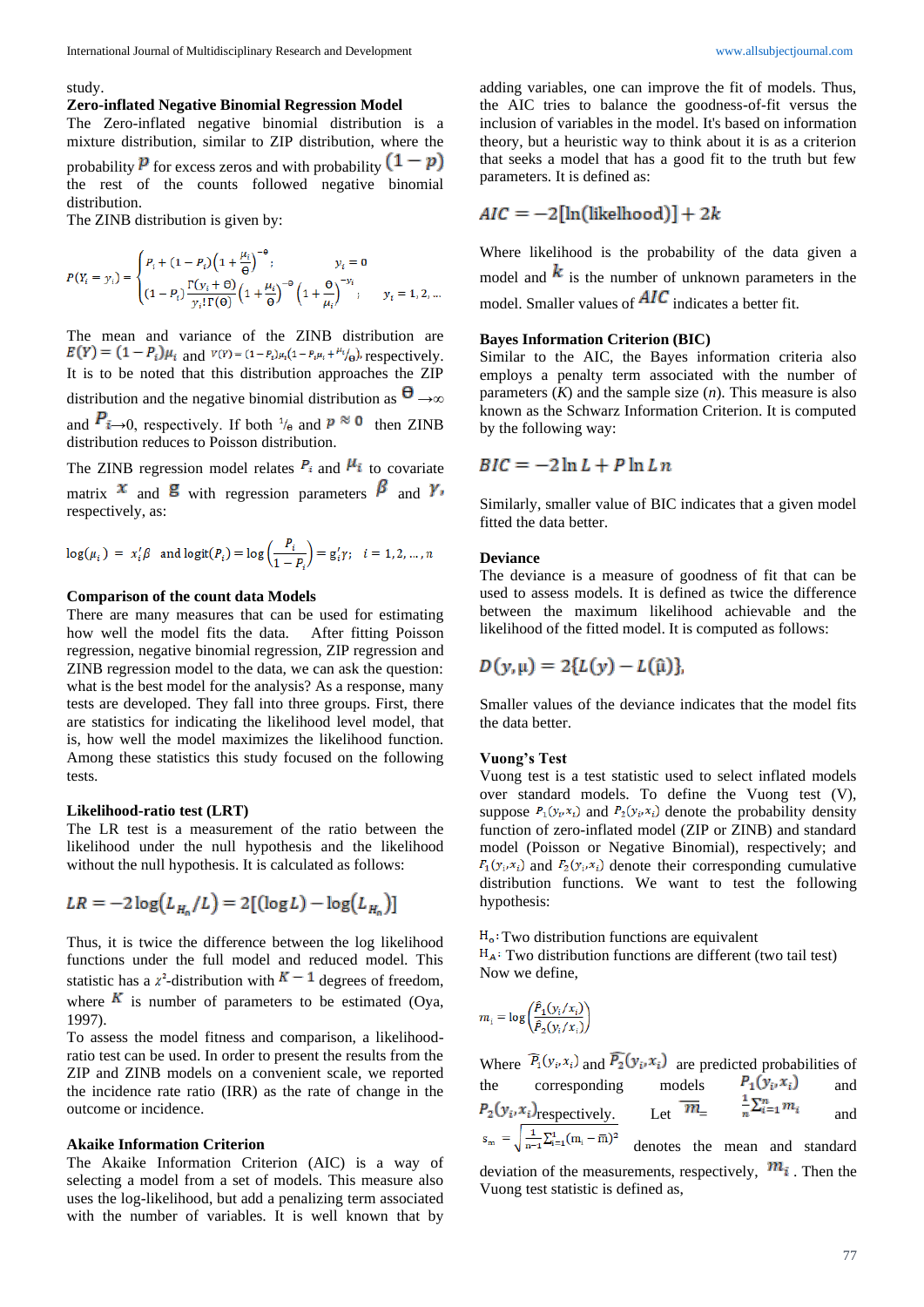$Z = \frac{m}{\sqrt{(s_m/\sqrt{n})}}$ <br>Reject H<sub>0</sub> if the Z-value is greater than critical value (Zα/2) and significant, then ZIP and ZINB are better fit than the standard Poisson and NB respectively**.** 

#### **Results and Discussions**

In this chapter, discussions of findings and summary of results be presented.

### **Descriptive statistics**

The distribution of the number of under-five child mortality per married mother and the cross tabulation of U5CD by explanatory variables is the subsequent task in this section.

**Table 2:** Frequency distribution of mothers that experienced U5CDs.

| U5CD  | <b>Frequency</b> | Percent | <b>Cumulative percent</b> |
|-------|------------------|---------|---------------------------|
|       | 952              | 58.98   | 58.98                     |
|       | 378              | 23.42   | 82.40                     |
|       | 175              | 10.84   | 93.25                     |
|       | 58               | 3.59    | 96.84                     |
|       | 33               | 2.04    | 98.88                     |
|       | 13               | 0.81    | 99.69                     |
|       |                  | 0.31    | 100.00                    |
| Total | 1.614            | 100.00  |                           |

Table 2 show the summery of under-five child death of 1614 women of SNNPRS surveyed in EDHS 2011. It can be seen that approximately 59% of the mothers have not faced any U5CD in their life time; nearly 23.42% of mothers in SNNPRS have experienced one event of under-5 death in their reproductive age, whereas 0.31% of them faced six U5CD. The data seems to be a good candidate to be fitted by zero-inflated count data models because nearly 59% of

the women never experienced under-5 death of their children. The overall pattern of U5CD at the regional level shows a pattern which is highly skewed to the right with excess zeroes.



**Fig 1:** Histogram for count of under-five child death per mother.

**Table 3:** Summary statistics for number of under-five child death

| <b>Variable</b> | bs | lean | Std. Dev.  | Min | <b>Max</b> |
|-----------------|----|------|------------|-----|------------|
|                 |    | AUC. | 8996<br>ገሩ |     |            |

Table 3 show that the mean number of children died per mother was 0.6995 and the variance was 1.143, a bit more than the mean. The data were an indication of overdispersion.

### **Comparisons of models Residuals by count models**

| <b>Poisson model</b> |        |                  |                              |                |                  |       |                |  |
|----------------------|--------|------------------|------------------------------|----------------|------------------|-------|----------------|--|
|                      |        |                  |                              |                | <b>NB</b> model  |       |                |  |
| Count                | Actual | <b>Predicted</b> | $\left  \text{Diff} \right $ | <b>Pearson</b> | <b>Predicted</b> | Diff  | <b>Pearson</b> |  |
| 0                    | 0.590  | 0.560            | 0.030                        | 2.522          | 0.581            | 0.009 | 0.202          |  |
|                      | 0.234  | 0.274            | 0.040                        | 9.460          | 0.255            | 0.021 | 2.733          |  |
| 2                    | 0.108  | 0.105            | 0.004                        | 0.190          | 0.097            | 0.011 | 2.094          |  |
| 3                    | 0.036  | 0.039            | 0.003                        | 0.283          | 0.038            | 0.002 | 0.194          |  |
| 4                    | 0.020  | 0.014            | 0.006                        | 4.483          | 0.016            | 0.005 | 2.236          |  |
| 5                    | 0.008  | 0.005            | 0.003                        | 2.637          | 0.007            | 0.001 | 0.330          |  |
| 6                    | 0.003  | 0.003            | 0.001                        | 1.483          | 0.003            | 0.000 | 0.000          |  |
| Sum                  | 1.000  | 1.000            | 0.087                        | 22.429         | 1.000            | 0.051 | 11.686         |  |
| ZIP model            |        |                  |                              | ZINB model     |                  |       |                |  |
| $\Omega$             | 0.590  | 0.588            | 0.001                        | 0.006          | 0.584            | 0.006 | 0.091          |  |
|                      | 0.234  | 0.234            | 0.000                        | 0.000          | 0.247            | 0.013 | 1.049          |  |
| 2                    | 0.108  | 0.107            | 0.001                        | 0.022          | 0.101            | 0.007 | 0.770          |  |
| 3                    | 0.036  | 0.044            | 0.008                        | 2.235          | 0.040            | 0.004 | 0.719          |  |
| 4                    | 0.020  | 0.017            | 0.004                        | 1.178          | 0.016            | 0.004 | 1.912          |  |
| 5                    | 0.008  | 0.006            | 0.002                        | 0.781          | 0.007            | 0.001 | 0.539          |  |
| 6                    | 0.003  | 0.002            | 0.001                        | 0.513          | 0.003            | 0.000 | 0.078          |  |
| Sum                  | 1.000  | 1.000            | 0.018                        | 6.498          | 1.000            | 0.038 | 8.141          |  |

**Table 4:** Predicted and actual probabilities of U5CD by count regression models

In Table 4 we were able to see, for counts 0-6, the actual proportion of our data records with the given count and the predicted proportion from each model. The absolute difference was included, as is the given count's contribution to a Pearson chi-square statistic comparing the actual distribution of the data and the distribution proposed by the model.

The result in table 4 showed that approximately 59% of the SNNPRS women were included in EDHS had not experienced under-five child death in their life time, and around 23%, 10%, 3.6%, 2%, 0.8% and 0.3 of women had lost one to six children in their life time, respectively. But the Poisson model predicts that only 56.9% would not experience under-five child death where as the remaining 27%, 10.5%, 3.9%, 1.4%, 0.5%, 0.3% of women had lost one to six children in their life time, respectively. Clearly, the Poisson model underestimates the probability of zero, four and five counts and overestimate one, two and three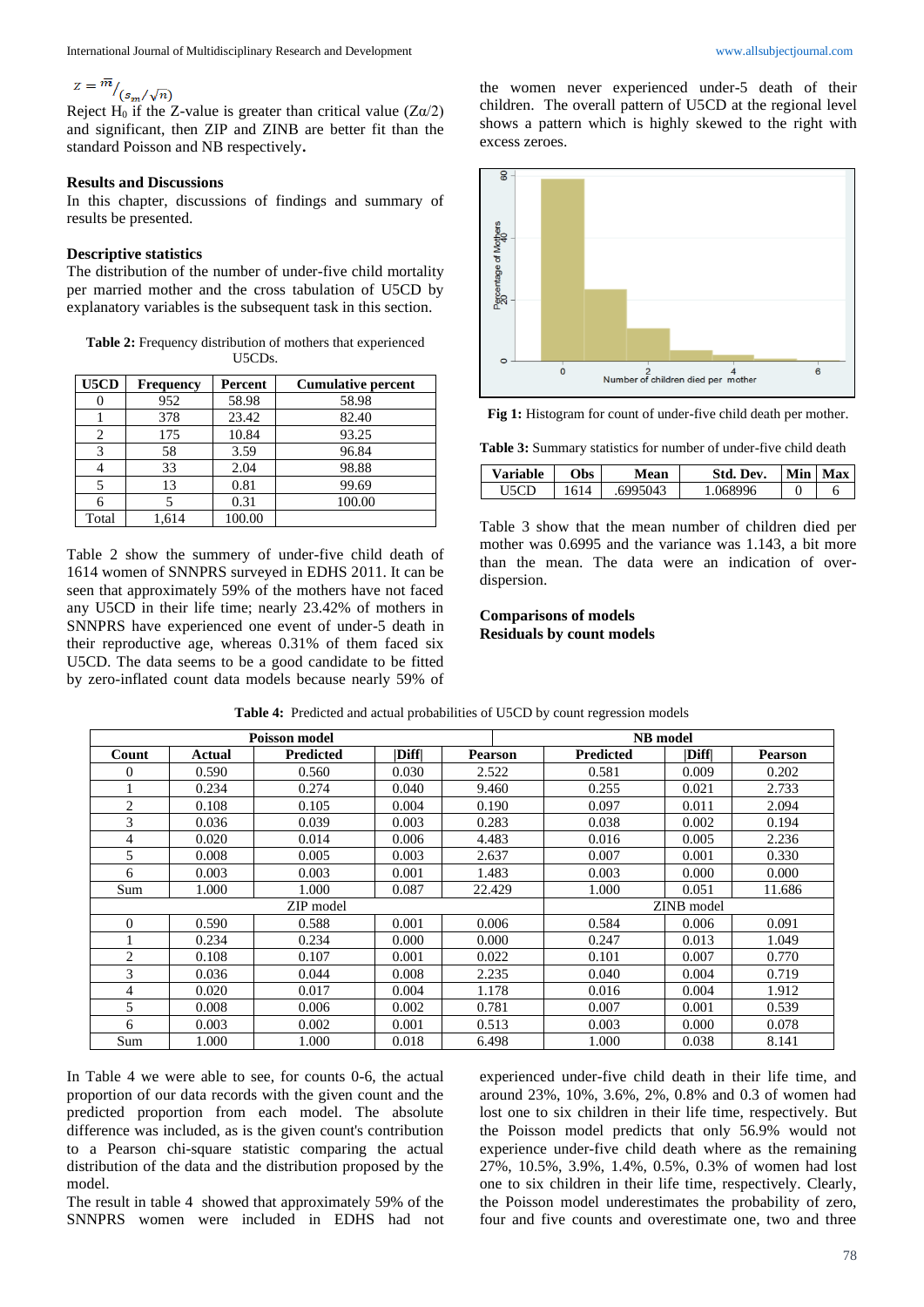#### counts.

The negative binomial distribution predicts 58% of women in SNNPRS included in EDHS survey had not lost their child. The remaining 25.5%, 9.7% and 3.8% of women lost one up to four children in their life time. But only 1% of women have experienced more than four under-five child mortality. It under estimated zero counts and overestimated some of positive counts and overestimates the rest counts. Looking at the sum of the Pearson column gives us a sense of how close the predicted proportions were to the actual proportions. Using this method to compare, the ZIP model appears better than the others. It was worth visualizing the comparison between the observed counts and the predicted counts from the Poisson model, negative binomial, ZIP and ZINB models. Figure 4.1 provided that points above 0 on the y-axis indicated more observed counts than predicted and those below 0 indicated more predicted counts than observed.



**Fig 2:** Comparison between observed and predicted counts from four count models

Figure 3.2 performed that the plots of the residuals from the tested models. Small residuals were an indication of goodfitting models, so the models with lines closest to zero should be considered for U5CD.

Figure 3.2 showed that the ZIP model predicted the zero and one count almost perfectly while Poisson, NB and ZINB under estimate zero count and overestimate one count.

#### **Summary of comparisons**

To compare the performance of Poisson versus ZIP and NB versus ZINB we used Vuong's test statistic since the models are non-nested (Vuong's, 1989)  $^{[13]}$ .

Table 4, the tested models were compared to each other head-to-head using the test statistic appropriate to each comparison. Each line can be boiled down to the last three columns. They suggested which model was preferred by the given comparison and the strength of the evidence supporting this preference.

The result also showed that the ZIP and ZINB regression model is actually the best model which fit the under-five mortality data because the Vuong's test showed that the ZIP and ZINB models are the better fit than the standard Poisson and negative binomial model, respectively.

| <b>PRM</b>  |             | $BIC = 3383.978$ | AIC=3313.953     | Prefer      | Over        | Evidence    |
|-------------|-------------|------------------|------------------|-------------|-------------|-------------|
| Versus      | <b>NBRM</b> | $BIC = 3372.379$ | dif= $11.598$    | <b>NBRM</b> | <b>PRM</b>  | Very strong |
|             |             | AIC= $3296.969$  | $dif=16.985$     | <b>NBRM</b> | <b>PRM</b>  |             |
|             |             | $LRX^2 = 18.985$ | $prob=0.000$     | <b>NBRM</b> | <b>PRM</b>  | $p=0.000$   |
| Versus      | <b>ZIP</b>  | $BIC = 3409.022$ | dif= $-25.044$   | <b>PRM</b>  | ZIP         | Very strong |
|             |             | $AIC = 3290.519$ | dif= $23.434$    | ZIP         | <b>PRM</b>  |             |
|             |             | Vuong= $3.290$   | $prob=0.001$     | <b>ZIP</b>  | <b>PRM</b>  | $p=0.001$   |
| Versus      | <b>ZINB</b> | $BIC = 3402.285$ | dif= $-18.307$   | <b>PRM</b>  | <b>ZINB</b> | Very strong |
|             |             | $AIC = 3278.396$ | dif= $35.557$    | <b>ZINB</b> | <b>PRM</b>  |             |
| <b>NBRM</b> |             | $BIC = 3372.379$ | $AIC = 3296.969$ | Prefer      | Over        | Evidence    |
| Versus      | ZIP         | $BIC = 3409.022$ | dif= $-36.642$   | <b>NBRM</b> | <b>ZIP</b>  | Very strong |
|             |             | $AIC = 3290.519$ | $dif=6.449$      | ZIP         | <b>NBRM</b> |             |
| Versus      | <b>ZINB</b> | $BIC = 3402.285$ | $dif=-29.906$    | <b>NBRM</b> | <b>ZINB</b> | Very strong |
|             |             | $AIC = 3278.396$ | dif= $18.573$    | <b>ZINB</b> | <b>NBRM</b> |             |
|             |             | Vuong= $3.044$   | $prob=0.001$     | <b>ZINB</b> | <b>NBRM</b> | $p=0.001$   |
| <b>ZIP</b>  |             | $BIC = 3409.022$ | $AIC = 3290.519$ | Prefer      | Over        | Evidence    |
| Versus      | <b>ZINB</b> | $BIC = 3402.285$ | $dif=6.737$      | <b>ZINB</b> | ZIP         | Strong      |
|             |             | AIC= $3278.396$  | $dif=12.123$     | <b>ZINB</b> | ZIP         |             |

| <b>Table 5:</b> Tests and fit statistic |  |
|-----------------------------------------|--|
|-----------------------------------------|--|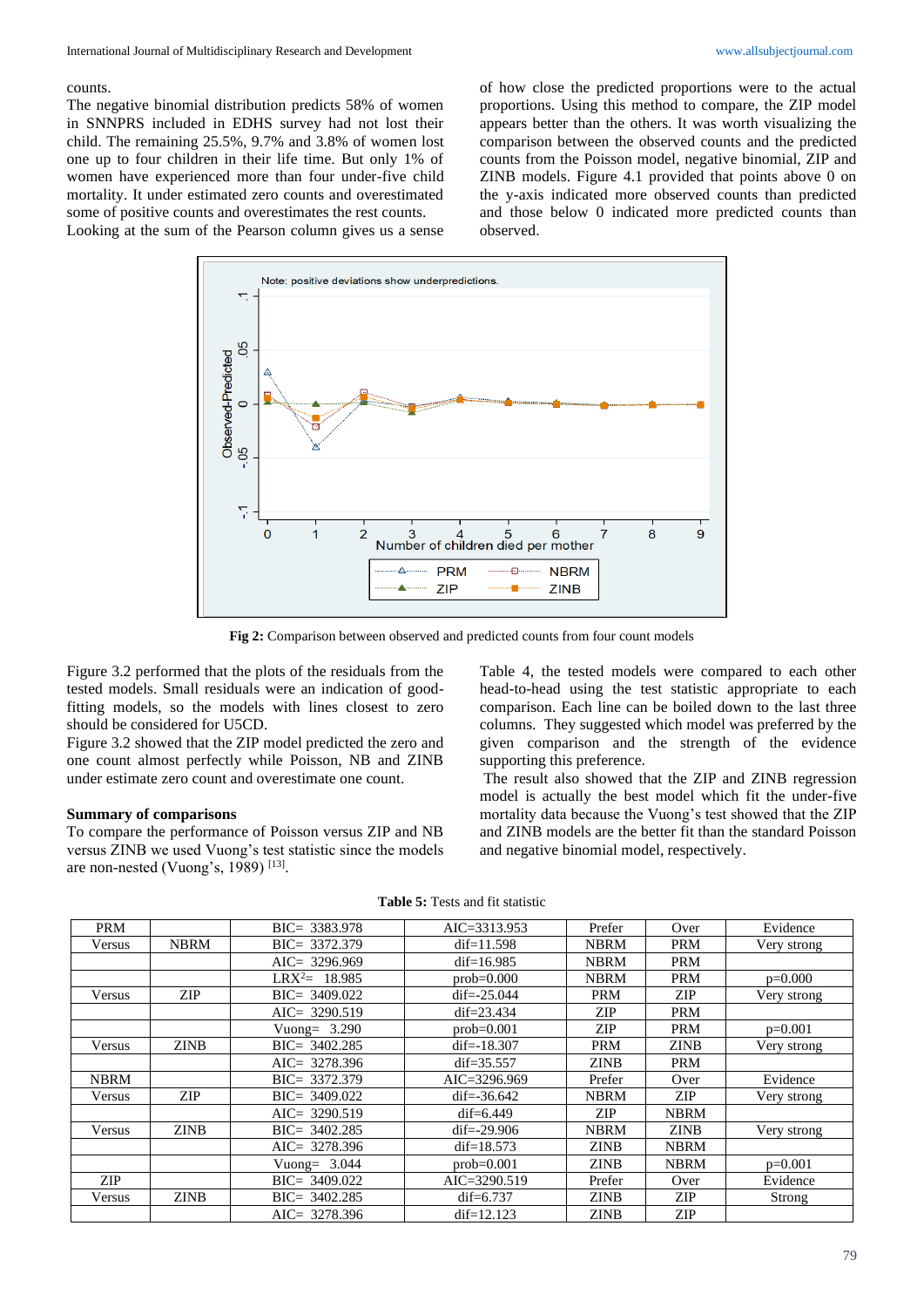When we compared our tested models using AIC, the zeroinflated negative binomial was preferred over Poisson, negative binomial and ZIP models. The Vuong's test supported ZIP and ZINB models over Poisson and negative binomial models, respectively, and also both AIC and likelihood-ratio test preferred ZINB model over ZIP model

LRX<sup>2</sup>= 14.123 prob=0.000 ZINB ZIP p=0.000 at statistical significant level. Therefore, the best chosen model for under-five child mortality was ZINB regression model.

#### **Estimates of parameters using ZINB regression Model**

| Variables and their categories                           | ß         | z                    | P >  z    | $e^{\wedge} \beta$ |
|----------------------------------------------------------|-----------|----------------------|-----------|--------------------|
| Mother age group $(\leq 25 = \text{ref.})$               |           |                      |           |                    |
| $25 - 34$                                                | 0.3814    | 1.670                | 0.005     | 1.464              |
| 35-49                                                    | 0.8646    | 3.758                | 0.000     | 2.374              |
| Mother working status (no=ref)                           | 0.1484    | 2.261                | 0.024     | 1.160              |
| Toilet facility (other =ref)                             | 0.1483    | 2.061                | 0.039     | 1.160              |
| Mother education level (no education =ref.)              |           |                      |           |                    |
| Primary                                                  | $-0.3854$ | $-4.693$             | 0.000     | 0.680              |
| Secondary/high                                           | $-0.2537$ | $-0.264$             | 0.002     | 0.776              |
| Number of household members $(6=ref.)$                   |           |                      |           |                    |
| $6-9$                                                    | $-0.7251$ | $-10.368$            | 0.000     | 0.484              |
| Ten and more                                             | $-0.9096$ | $-6.984$             | 0.000     | 0.403              |
| Number of under 5 child $\left(\langle 3 \right]$ =ref.) | $-0.2854$ | $-2.988$             | 0.003     | 0.752              |
| Wealth index (poor is ref)                               |           |                      |           |                    |
| Medium                                                   | $-0.1524$ | $-1.636$             | 0.002     | 0.859              |
| Rich                                                     | $-0.2488$ | $-2.897$             | 0.004     | 0.780              |
| Mother age at 1 <sup>st</sup> birth (<20yrs = ref.)      | $-0.3506$ | $-4.755$             | 0.000     | 0.704              |
| Constant                                                 | $-1.6835$ | $-7.515$             | 0.000     | $\bullet$          |
| Alpha                                                    |           |                      |           |                    |
| lnalpha                                                  | $-2.9315$ | $\ddot{\phantom{0}}$ | $\bullet$ | $\bullet$          |
| Alpha                                                    | .05332    |                      |           |                    |

**Table 7:** Binary equation: factor change in odds of always 0.

| Variables and their categories      |           | Z        | P >  z | $e^{\wedge}B$ |
|-------------------------------------|-----------|----------|--------|---------------|
| Mother age group $(<25=ref)$        |           |          |        |               |
| $25 - 34$                           | 0.3942    | 0.452    | 0.1002 | 1.483         |
| 35-49                               | 0.3963    | 0.79     | 0.064  | 1.486         |
| Mother work status                  | $-0.5380$ | $-1.136$ | 0.006  | 0.584         |
| Mother education level              |           |          |        |               |
| Primary                             | $-1.8031$ | $-2.164$ | 0.030  | 0.165         |
| Secondary/high                      | 0.3016    | 0.155    | 0.007  | 1.352         |
| Wealth index                        |           |          |        |               |
| Medium                              | 0.5172    | 0.844    | 0.009  | 1.677         |
| Rich                                | 0.6160    | 1.052    | 0.003  | 1.852         |
| Mother age at 1 <sup>st</sup> birth | $-0.4139$ | $-0.763$ | 0.005  | 0.661         |
| Constant                            | $-0.1285$ | $-0.192$ | 0.0003 |               |

Note: Reference category for each variable are the similar with in positive count equation table. β = raw coefficient, z = z-score for test of  $\beta=0$ , P>|z| = p-value for z-test, e^ $\beta$  = exp ( $\beta$ ) = factor change in odds for unit increase in X

We now fitted zero-inflated negative binomial regression model to analyse the risk factors under-five child mortality. The most statistically significant factors of U5CD results were given in Table 6 and 7.

The result has shown that children of mothers with primary education had approximately 32% lower risk of mortality as compared to children whose mother had no education. Children whose mothers had secondary and higher education was 23% of lower risk of death as compared with children whose mother had no education. Generally, educational level of mothers was an important and significant factor of under-five child mortality risks in SNNPRS.

It also indicated that children born from mothers whose age at first birth was greater than twenty was found statistically significant effect of lower mortality as compared to those born from mothers whose age at first birth was less than or

equal to twenty. A mother who gave her first birth at age of greater than twenty years had 30% less probability to lose her child than mother who gave first birth at age below twenty years.

The result also showed that mothers who had a job were 16% more likely to have a higher number of child lost as compared to mothers who had no work.

The presence of more under-five children in the household decreases the risk of child loss. Household with three and above children was 25% less likely to loose child as compared to household with less than three children. The presence of more household member in the family had a negative effect on under-five child mortality. Household with six up to nine members and ten and more members have 52% and 60% lower child mortality as compared to household with less than five members. The child care provided by such individuals could be the reasons for these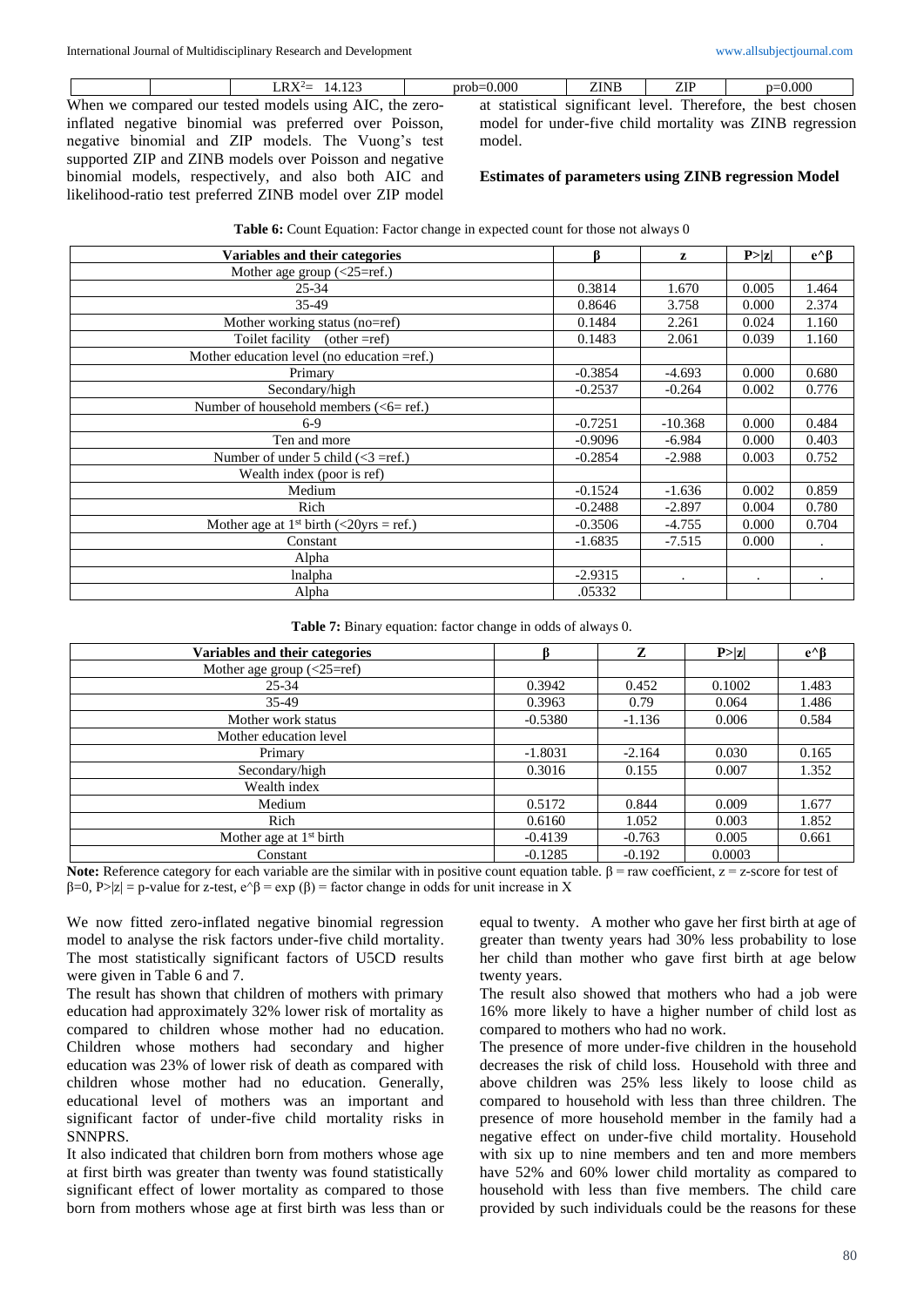findings. It is also found that under-five child mortality risk was 14% and 22% lower for children of medium and rich household as compared to children of poor household, respectively.

The binary equation table showed that a mother was less likely to have positive counts of under-5 deaths of her children with higher level of education. The odds ratio was 0.165 that is; mothers who had primary education were 0.165 times less likely to experience under-5 deaths in comparison to a mother who had no education. On the other hand, women who had experienced under-5 deaths were more likely to belong to the uneducated group with higher number of such experience.

#### **Conclusion and recommendation Conclusions**

This chapter deals with summary of all the findings, the conclusions drawn from the findings and suggested recommendations to reduce the under-five child mortality in SNNPRS.

This study sought to identify factors associated with underfive mortality in SNNPRS, Ethiopia. We used 2011 EDHS data and applied count regression models. Totally, 1614 mothers of the region who aged 15-49 years were included in EDHS 2011 survey to ascertain their background information. Information gathered from the mothers was grouped into socio-economic, demographic, biological and environmental factors. At the regional level, the average number of U5CD from the individual mother in her lifetime was found to be 0.699.

We have explored the determinants of under-five mortality and utilized some count models to predict under-five child mortality in the SNNPRS in Ethiopia. The results revealed that demographic, socioeconomic and environmental factors were statistically significant effect with under-five child mortality. Mothers' education level; wealth index and current age of mother, mother current working status, toilet facility, size of household, number of under-five children in household and age of mother at first birth were statistically significant effect with under-five child mortality at 5% level of significant.

With regard to socio-economic variables: the effects of mother education play an important role for the reduction of child mortality. Child mortality was highly affected with mother's educational status that increases the awareness of how to care her children before births and after births and enables her to change feeding and childcare practices by shaping and modifying the traditional familial relationships. The odds of not having under-five child mortality for mother who have primary and secondary/higher was high as compared to mothers who have no education. Mother's education enhances to improve more effective preventative and health care practice, this increase her productivity and influence child mortality. Many studies showed that the higher the level of maternal education, the lower the child mortality. In Ethiopia, Kumar and Gemechis (2010) [14] also found that child mortality lower for children born to mothers whose educational level is secondary and above relative to children born to illiterate mothers. Caldwell (1981) [15] also provided three explanations for the phenomenon: more educated mothers become less fatalistic about their children's illnesses, they are more capable of manipulating available health facilities and personnel and they greatly change the traditional balance of familial relationships with

profound effects on childcare. In addition to these, they are more likely to have received antenatal care to give birth with some medical attendance, and to take their children at some time to see a physician. In line with study children born to mothers with secondary education level are a significant impact on reducing under-five mortality.

The presence of children aged less than five years reduces the risk in child loss, because, as the number of children in the household increases, mothers are required to provide more physical and financial support. Perhaps mothers with more children are better experienced in childbearing and possess more knowledge of childbearing practices. Similar research was conducted by Kuniko  $(2010)$ <sup>[16]</sup>.

The study indicated that children born from working mothers had higher risk of mortality than non-working mothers. It was found that mothers' current age did not have significant effect on zero counts while it was found to be significant effects on positive counts.

From positive counts model it could be concluded that under-five child mortality risk is higher for children of poor household compared to children of medium and rich households. Mother's age at first birth is negatively correlated with under-five mortality that decreased the risk of under-five mortality as increase mother's age at first birth. The estimated result also showed that mother's age at first birth increases reduced the risk of child mortality. Similar findings were obtained by Desta (2011) [4] and Abdullah *et al.* (2014)<sup>[17]</sup>. Mother's current age were found to be statistically significant effects on the degree of experiencing under-5 child deaths. Increase in mother current age was associated with increase in a number of child mortality (positive counts) and it was not significant in zero counts of child death.

In this study, it was shown that the zero-inflated models, ZIP and ZINB are consistent over predicting the probability of zero counts as well as positive counts. ZINB model had a higher flexibility to fit a model with mixture of distribution for zeros and positive counts and it performed in a competitive way with ZIP.

Finally, number of under-5 deaths of a mother is a good candidate to apply zero- inflated count data models. This study have found that the zero-inflated models, specially ZIP and ZINB have better performance than the Poisson and Negative binomial models in terms of AIC and Vuong's test statistic. ZINB regression model was preferable over ZIP in terms of likelihood-ratio test and AIC. Therefore, ZINB regression model was best among four count models used in this study even if it has almost similar performance with ZIP to estimate the coefficients and standard errors.

### **Recommendation**

Based on the results and conclusions the following recommendations were forwarded.

- Government policy should focus on the above important determinants of child survivals and health intervention policies should be implement to reduce child mortality.
- Because, educational level of mother's plays an important role in child mortality the study also suggested that encourage mothers to increase their education levels up to at least secondary levels. This shaping parental behaviour toward children and increase the awareness and capacity to manipulate health services for their children. This is, however, a